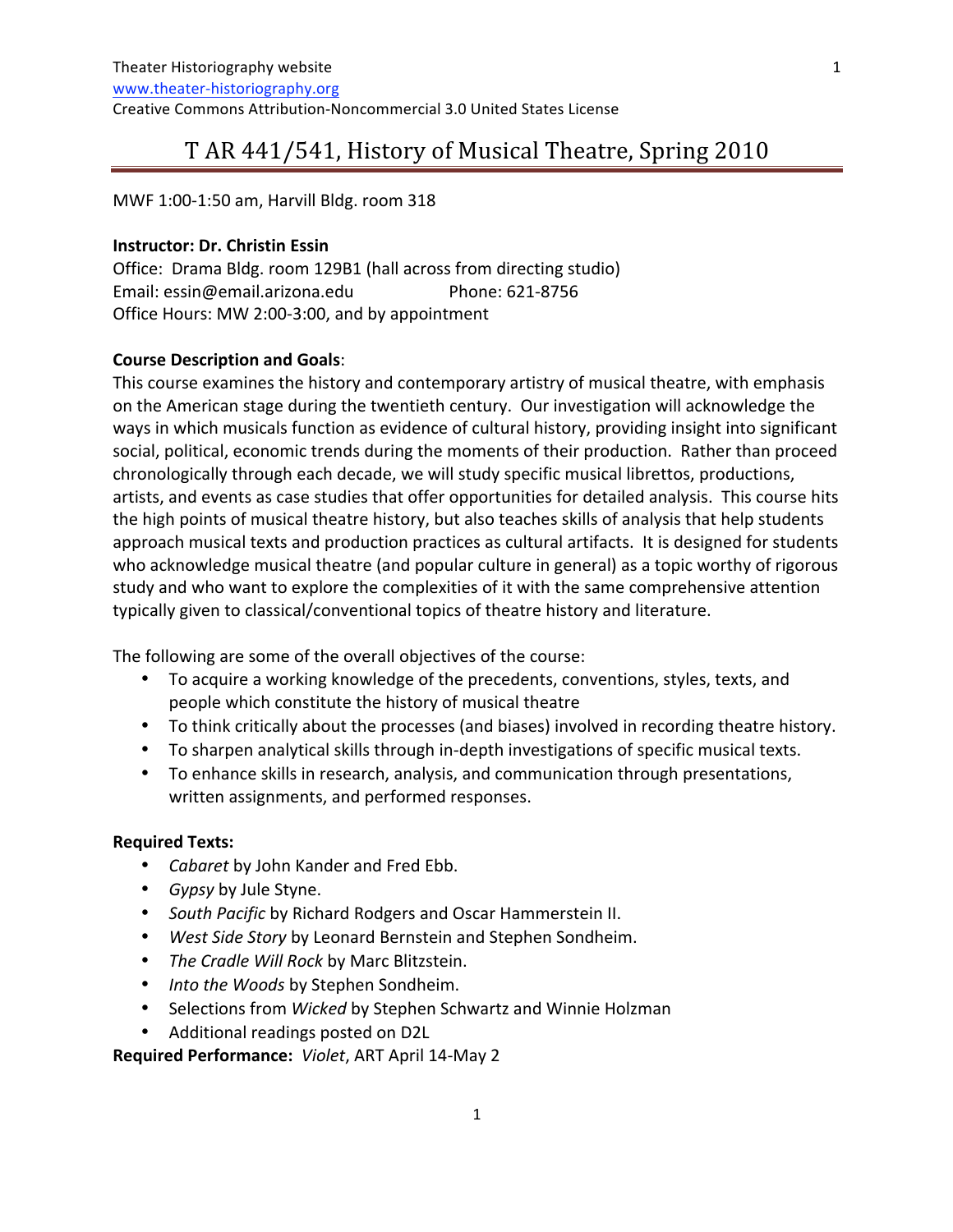**D2L:** The web component of this class is very important for getting up-to-date information. Ability to use D2L (Desire to Learn) and reliable access to it is a required component to this class. If you do not have a reliable computer and Internet connection, please make use of Campus Computing Resources: www.oscr.arizona.edu. Access the course website by logging onto
D2L
at
www.d2l.arizona.edu
and
choosing
T
AR
603
from
your *My
Courses* menu.
This syllabus, readings, assignments, and grades will be posted on the site. It is your responsibility to
check
the
website
and
stay
current
with
course
activity.

#### **Attendance
and
Tardiness:**

This
course
follows
the
School
of
Theatre
Arts
attendance
policy;
each
student
is
allowed
three unexcused absences. Each subsequent unexcused absence will automatically lower the student's final grade by one-half of a letter grade. As per University policy, the following kinds of
absences
will
always
be
excused:

• All holidays or special events observed by organized religions will be honored for those students
who
show
affiliation
with
that
particular
religion.

• Absences pre-approved by the Dean of Students (or Dean's designee) will be honored. Absences due to medical and family emergencies may be excused at the discretion of the professor. Students with three or more excused absences must contact the professor to plan the
review
of
material
missed
during
these
absences.

Lateness
will
severely
affect
your participation
grade,
and
will
likely
affect
assignment
grades
if
absent
during
classroom activities. Three tardies equals one absence. A tardy will be marked for students arriving between
1
and
10
minutes
after
class
has
begun;
after
10
minutes,
the
student
will
be
marked as absent. Finally, students are responsible for material missed due to absence or tardiness.

#### **Course
Expectations:**

I expect you to attend every scheduled class and always be on time, except in the case of emergencies and pre-approved situations. Additionally, I expect you to come to class having read each assignment closely, ready to ask questions and participate in discussion. I expect each of us to take responsibility for maintaining an active, enthusiastic, and respectful exchange of ideas. Because I expect a considerable amount of effort from students, I anticipate that you will expect an equal effort from me, anticipating a class that holds your interest, introduces you to new ideas, and encourages you to stretch your imagination. I will strive to engage you with my lectures, but realize that some of the material may not grab your attention straight away; chose to be curious about things that fall outside your immediate interests. Having acknowledged these expectations, I believe we will all rise to the challenge.

### **Assignments and
Assessment**:

Unless otherwise noted, all assignments are due at the beginning of class on the date listed. If you know ahead of time that you will be missing a class in which an assignment is due, it is your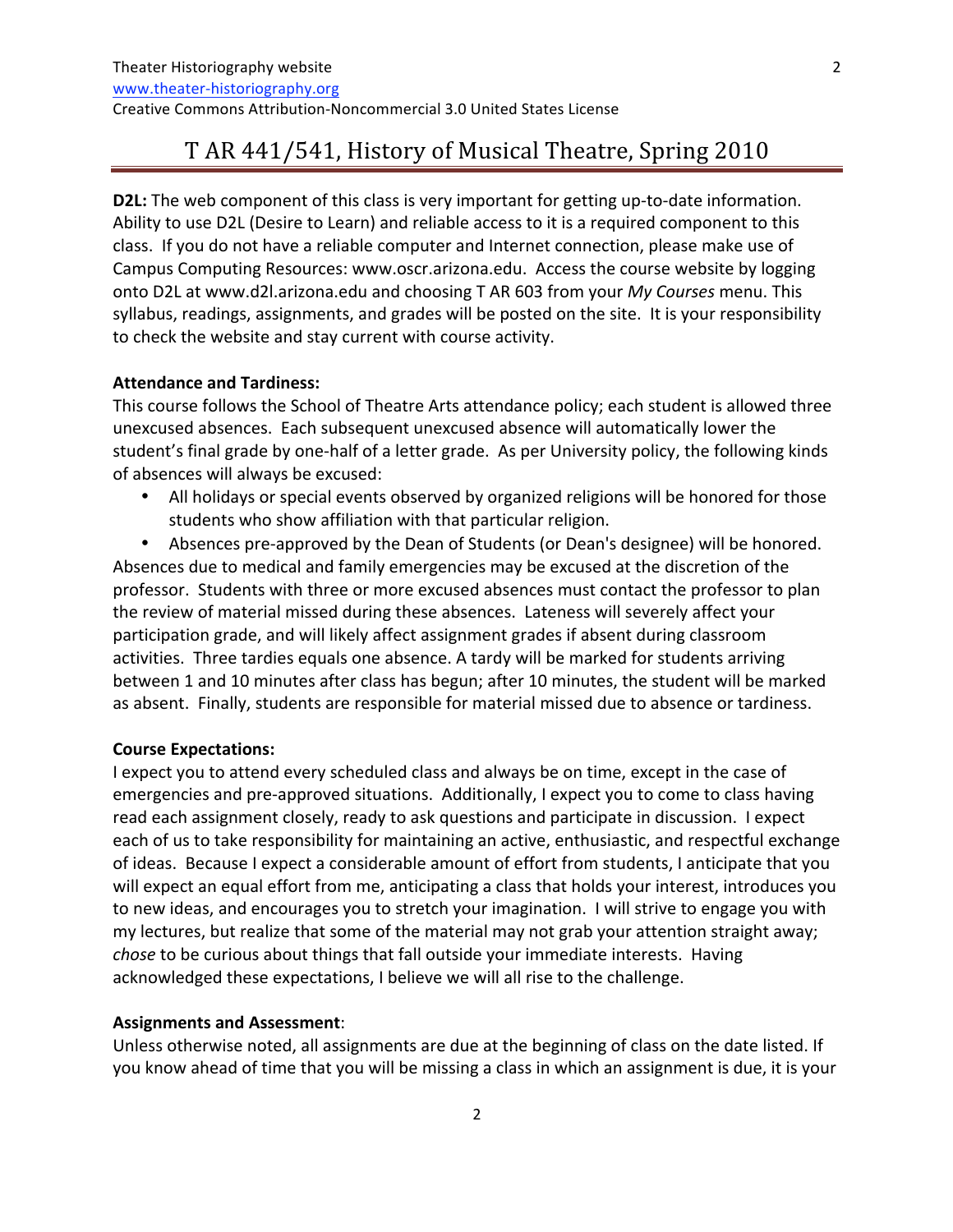Theater
Historiography
website www.theater‐historiography.org Creative
Commons
Attribution‐Noncommercial
3.0
United
States
License

# T
AR
441/541,
History of
Musical
Theatre,
Spring
2010

responsibility to: 1) email me in advance to outline the situation, 2) give me a hard copy of the assignment before the due date, 3) follow up to make sure I received the assignment. \*\*\* Late assignments will be deducted a full letter grade for each day they are missing. All late assignments
should
be
time/date
stamped
in
the
main
office
of
the
School
of
Theatre
Arts
and placed
in
my
mailbox.

\*\*\*Students absent on a day they are scheduled to present a project will receive a "0" without documentation excusing the absence. (see Attendance policy for approved absences.)

A Quick Note on Group Projects: as theatre students, you are familiar with methods of collaboration
and understand the
importance
of
working
as
an
ensemble;
these
group
projects augment this element of your training. If someone is not pulling their weight in your group and you are unable to correct the situation, I need to know ASAP so I can help correct the situation. (I'm pretty good at this, actually, and I want each of you to have a positive learning experience.) The individual written components of these assignments (research report and analysis essay) will also showcase your particular viewpoints and contributions.

1. Team Teaching Facilitations: In small groups of 5-6 students, you will facilitate a complete
50
minute
class
session
on
a
chosen
topic
relating
to
our
study
of
musical theatre
analysis
and
history.

Teams
will
decide
how
to
divide
the
responsibilities
of
the facilitation, including presentation of material, development of handouts, performance of
songs/scenes,
coordination
of
technology
(music,
video,
etc.),
facilitation
of discussion questions, etc. Each team will create a handout of information for the class, including a **timeline/chronology** of important people/events connected to your topic. Each team will also create a **bibliography**, including the sources used to develop your presentation materials, turned in to the instructor. Work diligently as a team to actively include all members in the facilitation, drawing from one another's strengths and developing material that showcases these strengths. Think creatively about methods of presentation;
how
can
you
actively
engage
the
class
in
an
examination
and
discussion
of the material? It is expected that group members will meet at least twice outside of class
to
coordinate
research
and
creative
responsibilities.

In
addition
to
collaborating
with
your
teaching
team,
each
individual
member will
write a separate research report examining one specific topic related to your teaching category.

Reports
will
be
3‐4
pages
in
length,
and
must
be
properly
cited
in
MLA
format, including a Works Cited page. The sources from your Works Cited can also be included in
your
team
bibliography.

All
reports
will
be
due
the
class
period
before
your facilitation day. (Detailed assignment sheet to follow.)

A
worksheet
for
recording
your
preferences
is
located
in
the
appendix
to
the
syllabus and must be turned in by Friday, Jan. 15<sup>th</sup>. Pay careful attention to performance dates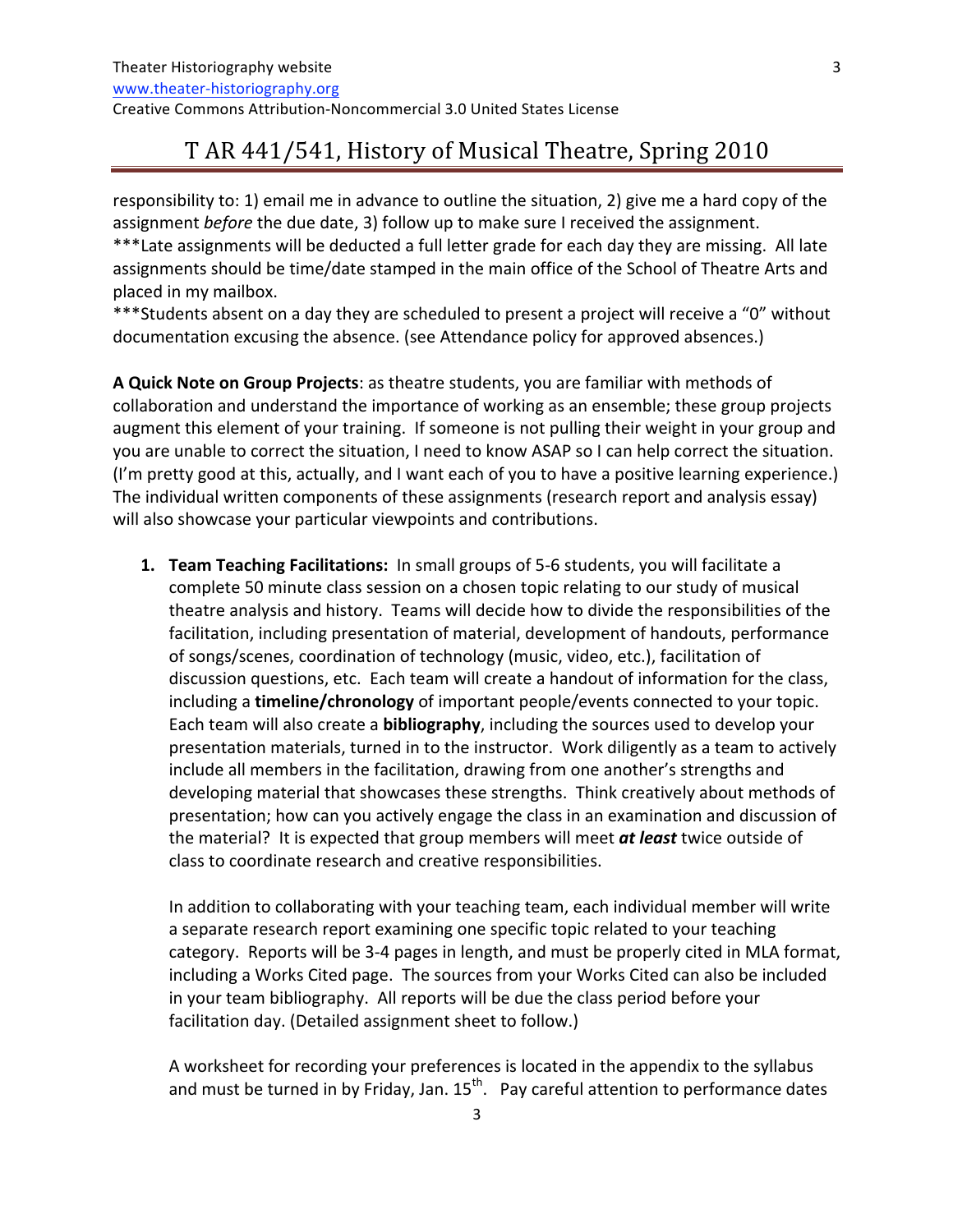and
select
preferences
that
fit
your
semester
schedule.

The
following
are
the
available team
teaching
categories:

- **Facilitation
#1:
Design
for
the
Musical Stage,
2/26**
- **Facilitation
#2:
The
Musical
Flop,
3/12**
- **Facilitation
#3:
The
Broadway
Diva,
3/24**
- **•** Facilitation #4: New Musicals and the Musical Workshop, 4/2
- **Facilitation
#5:
The
Musical
Revival,
4/16**
- 2. Group Performance Response: In small groups of 5-6 students, (different from the teaching teams), you will present short performances based on additional research and analysis
of
one
of
the
musical
texts
assigned
for
reading: *South
Pacific*, *West
Side
Story*, The Cradle Will Rock, Into the Woods, and Spring Awakening. Groups will work collaboratively
to
translate
their
research
and
analysis
into
a
short
15
minute performance response. Groups will perform their critique of the musical text and its historical context; i.e. you will use the medium of performance as a means to analyze the
musical
(performance
as
criticism).

Your
performed responses
should
be approached
as
workshops,
more
experimental
than
presentational
in
tone,
with attention given to process over product. Following your performance, your group will participate in a class discussion about the musical, your interpretation/analysis of the text, and its cultural relevance. It is expected that group members will meet initially two weeks before their class performance and *at least* two other times outside of class to coordinate research and creative responsibilities. Kevin Becerra will serve as your point person
for
this
assignment,
answering
questions
and
providing
feedback;
he
will
also facilitate the discussion following your performance. Elect one group member to liaison with
Kevin
and
keep
him
updated
on
your
progress.

In addition to collaborating with your performance group, each individual member will write a separate analysis essay interprets the cultural relevance of the musical explored by your group through a close reading of its score and libretto. Essays will be 3-4 pages in length; the only source needed for your essay is the musical text, but if you decide to include additional research, use MLA format for citations. All reports will be due the class period *before* your performance day. (Detailed assignment sheet to follow.)

Performance groups will be assigned according to preferences. As noted with the facilitations, pay careful attention to dates and select preferences that fit your semester schedule (refer to the worksheet in the appendix). Performance dates are as follows:

- **Group
#1,** *South
Pacific***,
performing
on 2/22**
- **Group
#2,** *West
Side
Story***,
performing
on 3/8**
- **Group
#3,** *The
Cradle
Will
Rock***,
performing
on 3/29**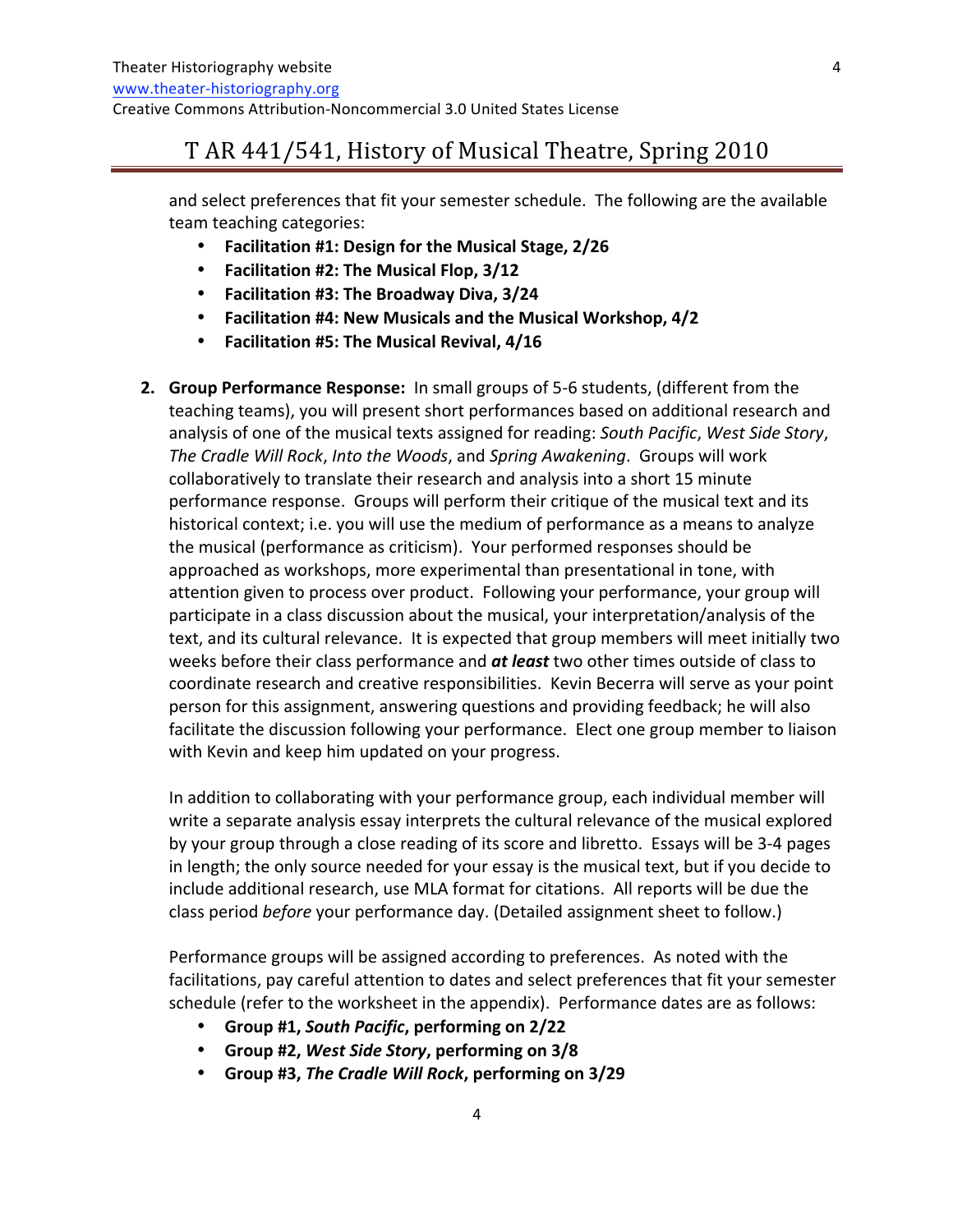- **Group
#4,** *Into
the
Woods***,
performing
on 4/12**
- **Group
#5,** *Spring
Awakening***,
performing
on 4/26**
- **3. Midterm and Final Exams:** You will take two exams this semester, a mid-term and final. The final exam will be cumulative only in that it will test the continuing development of the
course's
broad
trajectories
and
concepts,
but
it
primarily
will
cover
the
material studied since the mid-term. Exams are distributed in a take-home format and typically include short answer and essay questions to be answered from lecture notes, class discussion, and reading material (no outside research is necessary or desired). Distribution
and
due
dates
are
noted
in
the
course
schedule;
students
must
work independently
and
have
a
week
to
complete
the
exams.
- **4.** Quizzes and Participation: This is a participatory course; you need to be present, prepared,
and
actively
involved.

Students
are
expected
to
participate
in
class discussions and contribute to a vibrant and thoughtful classroom environment. Read assignments
in
advance
and
prepare
preliminary
thoughts,
questions,
and
responses. You will be asked to respond periodically to our various reading assignments and classroom discussions. Some classes will begin with a 5-10 minute writing exercise that asks students to respond to a musical text, essay, etc. These responses/quizzes are designed to encourage students to remain up-to-date on course material so we can maintain
a
vibrant
classroom
discussion.

#### **Grading**:

| <b>Team Teaching Facilitation</b> | 25% (15% facilitation; 10% research report) |
|-----------------------------------|---------------------------------------------|
| <b>Group Performance Response</b> | 25% (15% performance; 10% analysis essay)   |
| Midterm Exam                      | 15%                                         |
| Final Exam                        | <b>20%</b>                                  |
| Participation and Quizzes         | 15%                                         |
| Total                             | 100%                                        |

#### **Course
Calendar**

#### **Week
1: Introductions**

| W  | 1/13 | Class Introduction                                                |
|----|------|-------------------------------------------------------------------|
| F. | 1/15 | Video, Broadway: The American Musical                             |
|    |      | In-class Assignment: Historicizing the American Musical worksheet |

#### **Week
2: Approaches**

| M  | 1/18 | MLK, Jr. Holiday/No Class                             |
|----|------|-------------------------------------------------------|
| w  | 1/20 | <b>Studying Popular Culture: History and Analysis</b> |
| F. | 1/22 | Analyzing the Musical Text: Libretto                  |

5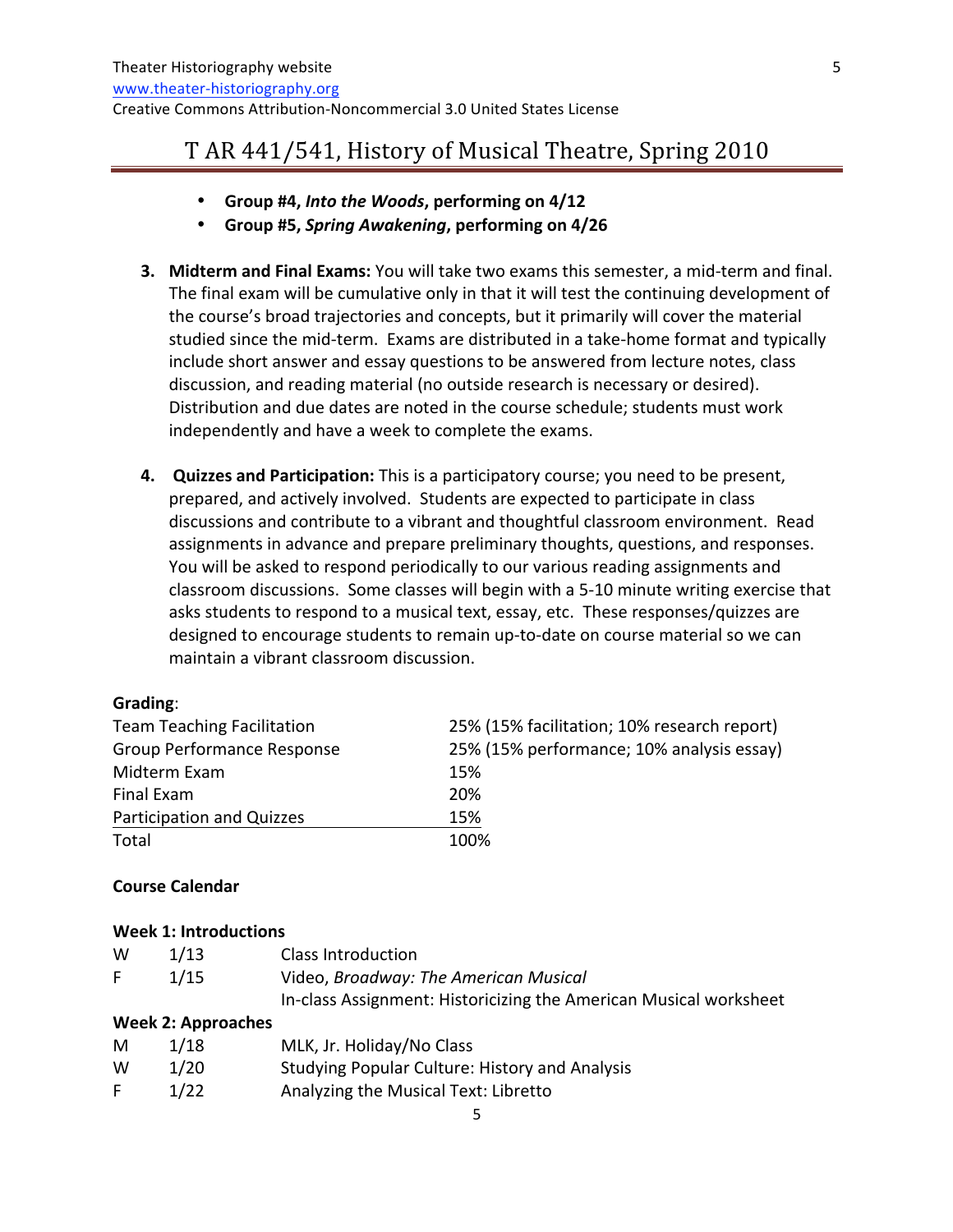www.theater‐historiography.org

Creative
Commons
Attribution‐Noncommercial
3.0
United
States
License

## T
AR
441/541,
History of
Musical
Theatre,
Spring
2010

#### **Week
3:
Musical
Analysis**

| M  | 1/25 | Analyzing the Musical Text: Score and Lyrics         |
|----|------|------------------------------------------------------|
| W  | 1/27 | Case Study in Analysis: Cabaret                      |
| F. | 1/29 | Analyzing the Musical Production: From Page to Stage |

#### **Week
4:
Musical
Precursors**

| M | 2/1 | Musicals as Cultural History/Criticism |
|---|-----|----------------------------------------|
| W | 2/3 | Minstrelsy and Tin Pan Alley           |
| F | 2/5 | <b>Revues and Operettas</b>            |

#### **Week
5:
Vaudeville
in
Perspective**

| M  | 2/8  | Vaudeville and Burlesque                            |
|----|------|-----------------------------------------------------|
| W  | 2/10 | U of A Special Collections: The Vaudeville Artifact |
| F. | 2/12 | Case Study in History: Gypsy                        |

#### **Week
6:
The
Integrated
Musical**

| M | 2/15 | The Integrated Musical      |
|---|------|-----------------------------|
| W | 2/17 | Showboat and Porgy and Bess |
| F | 2/19 | Rodgers and Hammerstein     |

### **Week
7:
The
Integrated
Musical,
cont.**

| M | 2/22 | <b>Group Performance #1: South Pacific</b> |
|---|------|--------------------------------------------|
|---|------|--------------------------------------------|

- W 2/24 Race
and
the
American
Musical
- F 2/26 **Team
Facilitation
#1:
Design
for
the
Musical
Stage** Midterm
Exam
distributed
(covering
material
through
Week
7)

#### **Week
8:
Musical
Development
and
Production**

- M 3/1 Composers
and
Lyricists
- W 3/3 Choreography for the Musical Stage
- F 3/5 Directing for the Musical Stage
	- **DUE:
	Midterm
	Exam**

#### **Week
9:**

| M | 3/8 | <b>Group Performance #2: West Side Story</b> |  |
|---|-----|----------------------------------------------|--|
|   |     |                                              |  |

- W 3/10 Ethnicity and the American Musical
- F 3/12 **Team
Facilitation
#2: The
Musical
Flop**

3/13‐3/21:

Spring
Break/No
Class

6